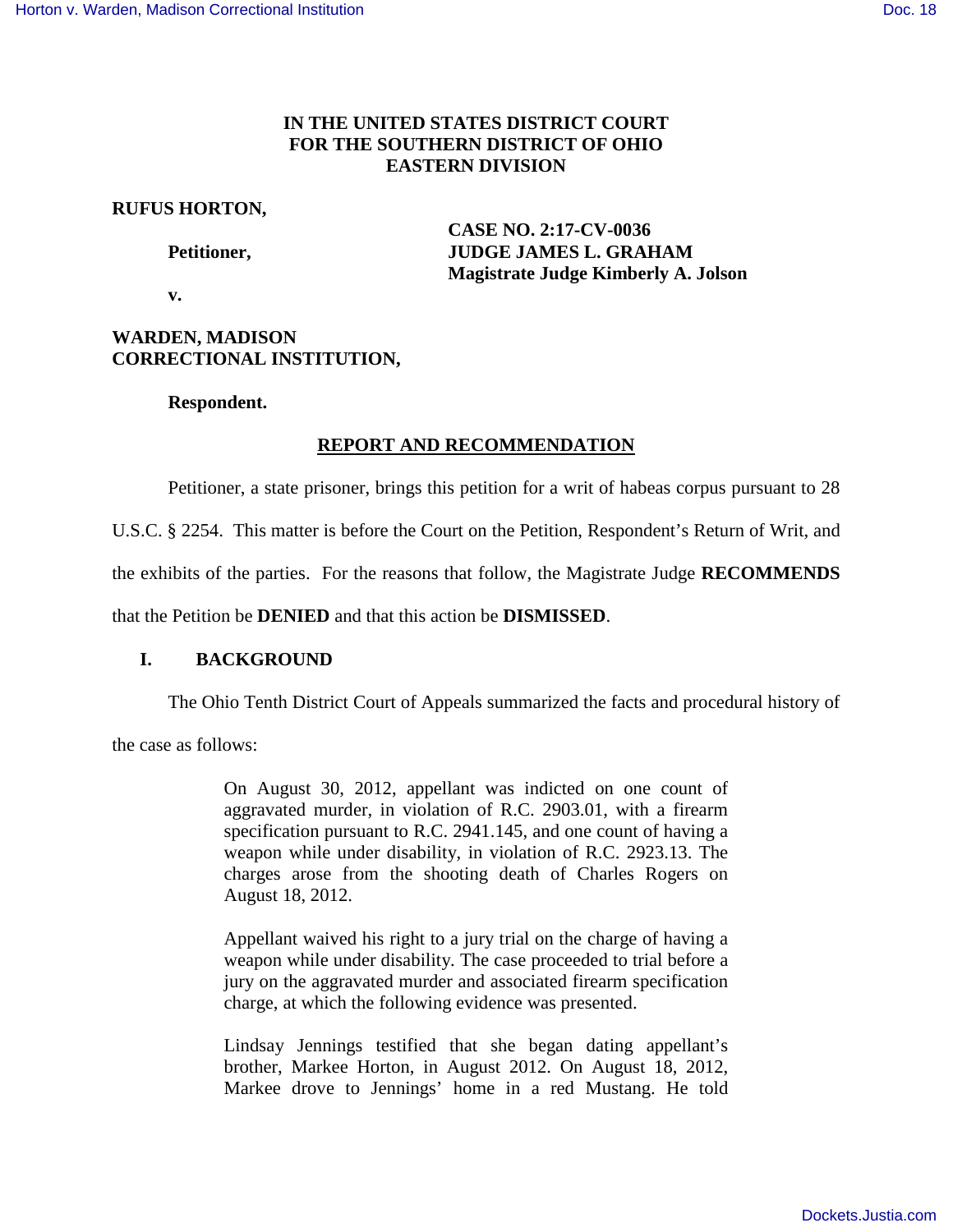Jennings he was angry because he had just been robbed and asked her to drive him to his mother's house.

At Markee's mother's house, Jennings observed appellant give Markee a handgun. Appellant and Markee had a conversation, but Jennings could not understand what they were saying. Markee returned to the red Mustang and placed the gun appellant had given him on the floor of the car. Appellant got into a black car and drove away.

Markee instructed Jennings to drive to a house located on North 22nd Street. Rogers and a woman were seated on the front porch; a black car was parked in front of the house. Appellant exited the black car and ran to the porch carrying a black handgun. Markee exited the red Mustang carrying the gun appellant had given him and walked up to the porch. Jennings heard appellant say "[a]in't nobody going to steal nothing from my brother. You don't take from my family." (Tr. Vol.I, 138.) Jennings testified that appellant pointed the gun at Rogers' head and pulled the trigger; however, the "gun didn't go off." (Tr. Vol.I, 139.) When the gun failed to fire, Rogers ran away; Markee chased him down the street. Jennings heard a gunshot and saw Rogers fall to the ground. Although Jennings did not see Markee pull the trigger, she saw Markee pointing a gun at Rogers. She admitted she did not know where appellant was at the time the shot was fired.

After the shooting, Markee got back in the red Mustang. According to Jennings, Markee was "upset and scared" and told her "Bitch, drive. I just shot this man." (Tr. Vol.I, 148.) Jennings drove Markee to her home; Markee put the gun "somewhere in [Jennings'] backyard." (Tr. Vol.I, 152.)

Several days after the shooting, Markee had Jennings drive him to Krumm Park "so he could get rid of the gun." (Tr. Vol.I, 155.) Markee removed the clip from the gun and threw it and the gun into a pond on the park grounds. According to Jennings, the gun Markee threw into the pond was the same one appellant provided Markee on August 18, 2012.

Markee stayed at Jennings' home for a few weeks after the shooting. Following his departure, Jennings told the police about the shooting and provided a diagram depicting where Markee had disposed of the gun and the clip.

Christina Ross testified that, on August 18, 2012, she dropped off her niece at a house located next door to Rogers' house. Ross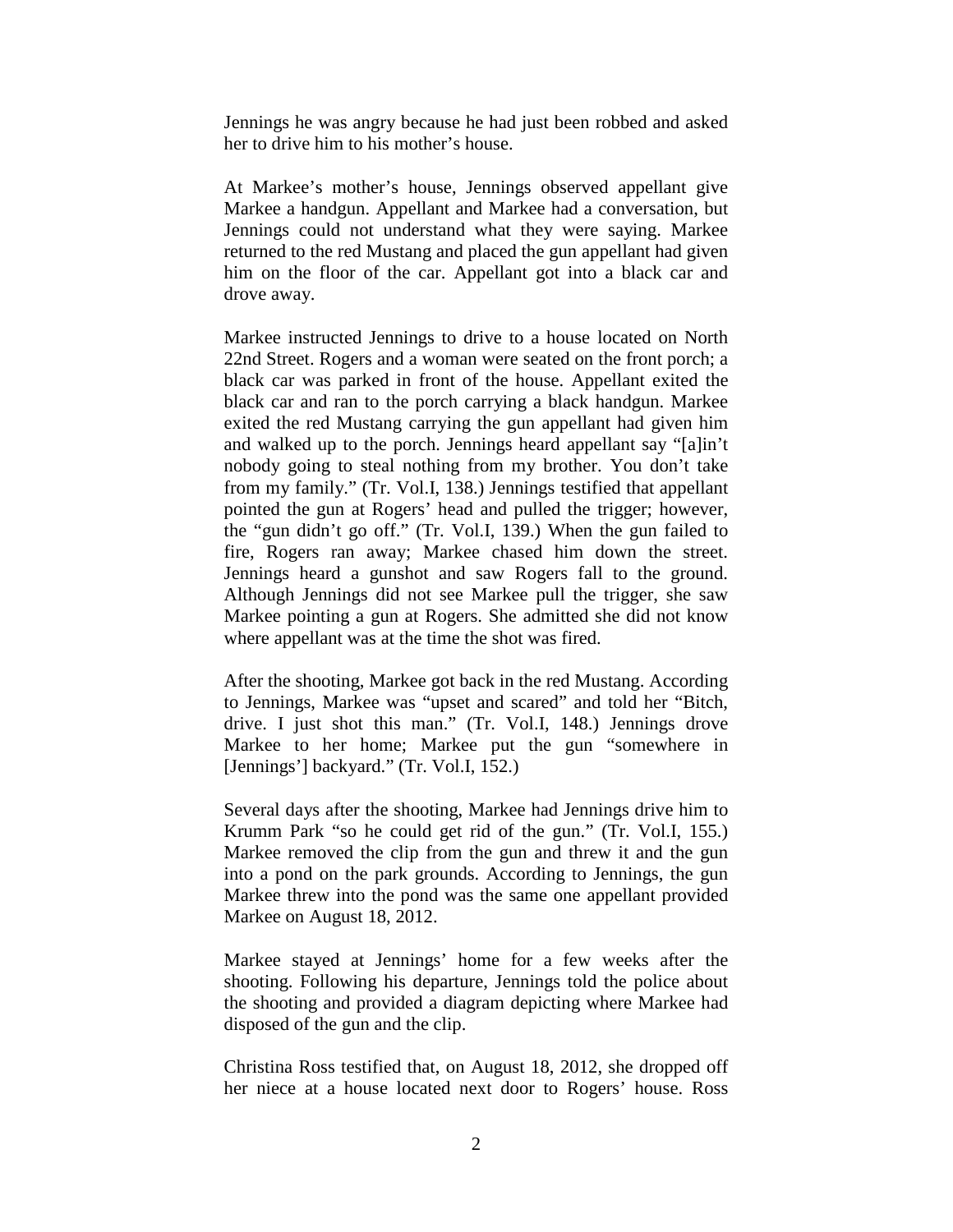observed Rogers and his girlfriend on the front porch of Rogers' house. As Ross was about to drive away, a red Mustang "cut in front of me and went into the alley, and then a black car pulled directly in front of me, so I couldn't move." (Tr. Vol.II, 360.) One man exited the red Mustang while another man exited the black car; both men carried guns. The men walked up to Rogers' porch and began arguing with him. The man who drove the red Mustang punched Rogers. Rogers then jumped off the porch and began running down the street. The man who punched Rogers jumped off the porch, "aimed a gun at Charlie, like at his leg part, and tried to fire it, but it didn't go off." (Tr. Vol.II, 373.)

At the same time, the man from the black car "aimed it, and he shot the gun at Charlie." (Tr. Vol.II, 374.) Ross observed Rogers fall to the ground. She then drove around the block, parked her vehicle, and ran back to the area to check on her niece and Rogers. When she returned, the men involved in the shooting were gone. Ross later spoke with police officers about the incident. At trial, Ross was unable to identify appellant as one of the individuals involved in the shooting.

Columbus Police Officer Ryan Lee testified that he and his partner were dispatched to the scene of the shooting. Officer Lee observed "a male laying face down on the sidewalk approximately three to four houses south of 199." (Tr. Vol.I, 82.) He approached the victim and "started talking to him to try and assess if he had a pulse, \* \* \* and he was not moving." (Tr. Vol.I, 83.) Officer Lee observed that the victim was breathing and that he had a "small spot of blood in his back." (Tr. Vol.I, 83.) When Officer Lee rolled the victim over, he noticed a gunshot wound to the victim's chest area. After emergency medical personnel transported the man to a nearby hospital, Officer Lee discovered "a spent projectile bullet on the sidewalk directly where I had rolled the victim over." (Tr. Vol.I, 86.)

Columbus Police Sergeant Joan Schlabach, a member of the crime scene search unit, testified that an unfired .25–caliber cartridge and a spent shell casing from a 9 mm weapon were recovered from the crime scene.

The parties entered into a stipulation that, if called to testify, Dr. Kenneth Gerston, an employee of the Franklin County Coroner's Office, would testify that Rogers suffered a single fatal gunshot wound to his back. The parties further stipulated that, if called to testify, Columbus Police Lieutenant Larry Yates would testify that the Columbus Police underwater search and rescue unit searched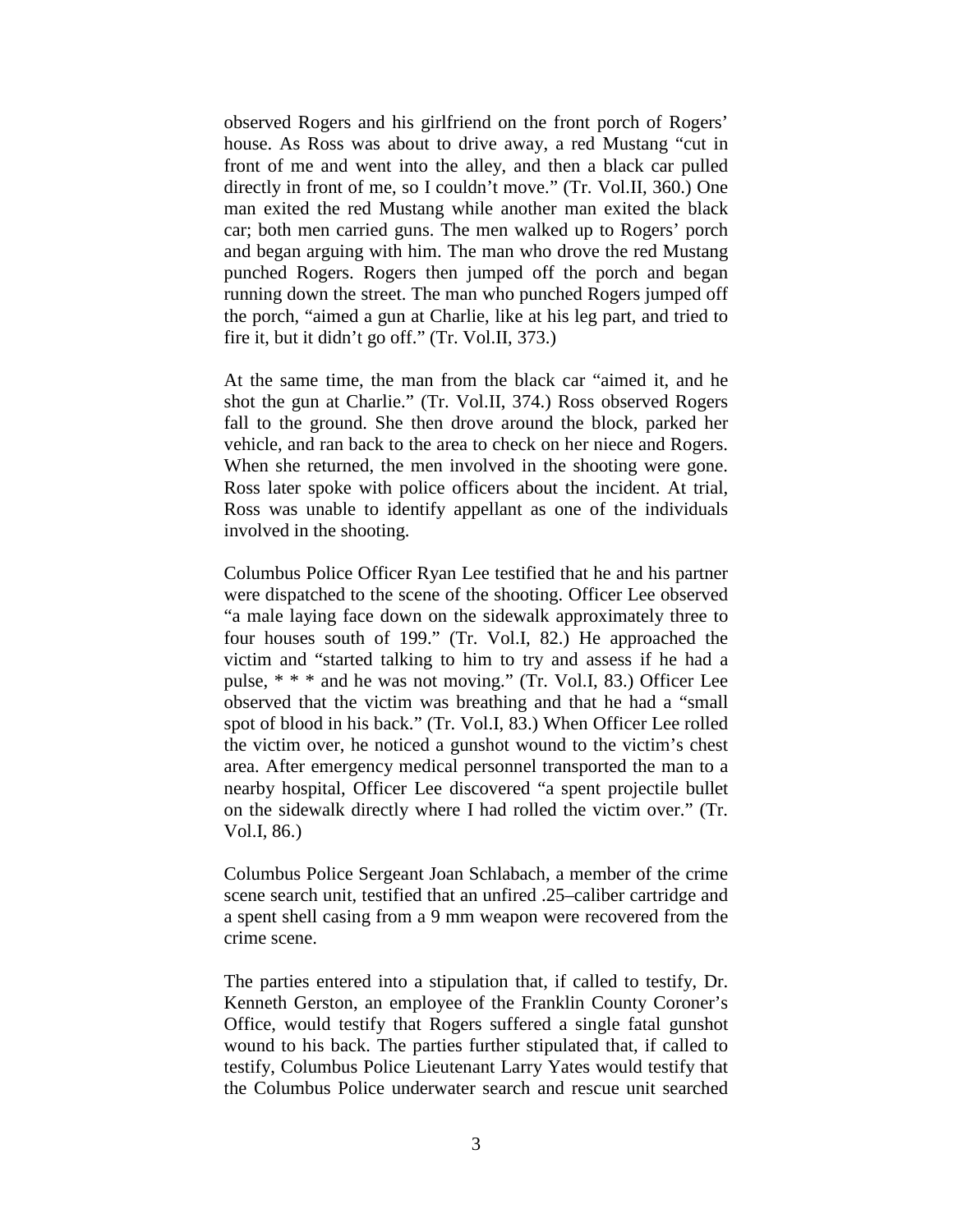the pond at Krumm Park on September 17, 2012, and found a firearm and clip in the pond using the diagram provided by Jennings.

Columbus Police Detective Mark Hardy testified that he compared a Hi–Point 9 mm Luger pistol recovered from the pond at Krumm Park to a spent 9 mm Luger casing found at the scene of the shooting. Detective Hardy averred that this comparison revealed "sufficient number of matching characteristics that were individual, so I could say that this casing was fired by the same weapon as this test casing." (Tr. Vol.II, 344.) Detective Hardy thus opined that the gun recovered from the pond at Krumm Park was the same gun that fired the 9 mm shell casing recovered from the shooting scene.

John C. Briggs, Jr., testified that in June 2013 he was incarcerated at the Franklin County jail on federal charges of drug possession and possession of a firearm and shared a cell with appellant. According to Briggs, appellant averred that he had been charged with murder, and he read Briggs the discovery materials associated with his case. Appellant said his brother, Markee, "got ripped off for some pills" by an individual named Charlie. (Tr. Vol .I, 227.) After learning about the pill theft, Markee went back to his mother's house and "got [appellant], \* \* \* and then from there, they went to Charlie's house." (Tr. Vol.I, 228.) Appellant averred that Markee and his girlfriend were in a red Mustang, while appellant was in a black car. Both appellant and Markee had guns; appellant had a 9 mm, while Markee had a .25 caliber.

Appellant further related that when he and Markee arrived at Charlie's house, they "got in a scuffle" with Charlie. (Tr. Vol.I, 230.) Markee "went to fire at Charlie, but the gun didn't go off. So Charlie took off running, and that's when [appellant] pulled his gun. He shot at Charlie, and he didn't think he hit him, but he seen a red spot in the back of his shirt." (Tr. Vol.I, 230.) When appellant "found out [Charlie] was dead \* \* \* he said, That's what that bitch gets." (Tr. Vol.I, 230.)

Briggs testified that appellant first blamed the shooting on Markee. However, he later "broke down" and "bragg[ed]" that he shot Charlie. (Tr. Vol.I, 231.) Appellant told Briggs that, after the shooting, he and Markee left the scene in separate cars. Appellant later met up with Markee and gave him the gun he used to shoot Charlie. Markee then "took the gun, took it to Krumm Park, [and] threw it in the pond." (Tr. Vol.I, 234.) Appellant told Briggs that when he was first interviewed by police, he told them "Chuffus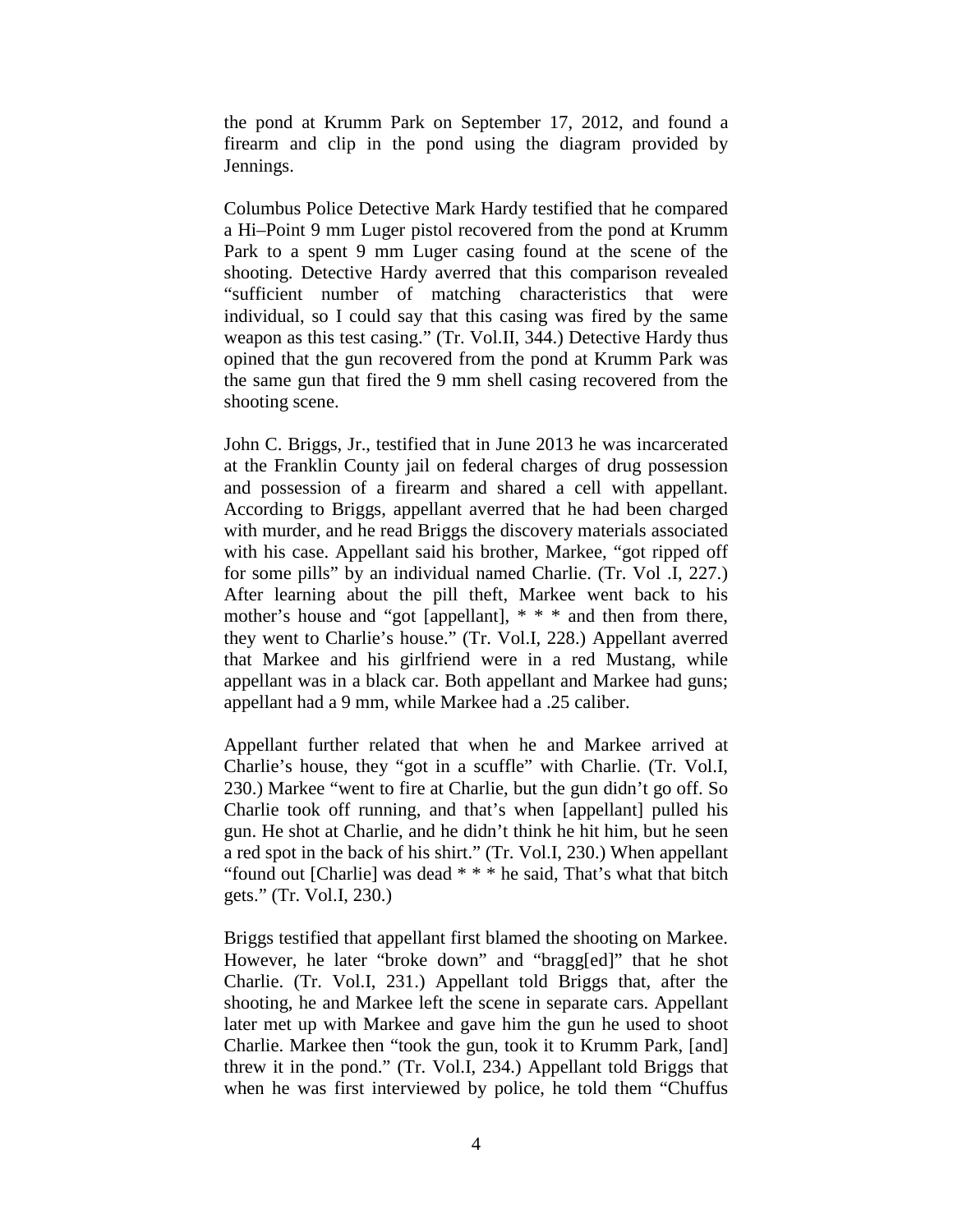[appellant's nephew] did it"; however, he later "put it on his brother, Markee." (Tr. Vol.I, 235.)

Briggs testified that he did not provide the information about his conversation with appellant in an effort to help himself in his federal prosecution. He specifically averred that he was not promised that he would "get out of [his] prison sentence [or] get probation or the case would go away." (Tr. Vol.I, 236.) He acknowledged, however, that he was told by the prosecutor in the instant case that the United States Attorney's Office would be notified that Briggs had been a cooperating witness and that such information would be relayed to the judge presiding over his federal case.

At the conclusion of trial, the jury returned guilty verdicts on the lesser-included offense of murder and the associated firearm specification. The trial court found appellant guilty of having a weapon while under disability. On November 4, 2014, the trial court issued a judgment sentencing appellant to consecutive sentences of 15 years to life on the murder conviction, 3 years on the firearm specification, and 12 months on the conviction for having a weapon while under disability.

In a timely appeal, appellant sets forth the following five assignments of error for this court's review:

[I.] THE VERDICT OF GUILTY IS NOT SUPPORTED BY LEGALLY SUFFICIENT EVIDENCE.

[II.] THE CONVICTION OF APPELLANT FOR MURDER, [WEAPON UNDER DISABILITY], AND GUN SPECIFICATION, IS AGAINST THE MANIFEST WEIGHT OF THE EVIDENCE.

[III.] A PROSECUTOR ENGAGES IN MISCONDUCT DURING REBUTTAL WHEN HE MAKES PERSONAL PROMISES TO THE JURY ABOUT THE AVAILABILITY OF EVIDENCE.

[IV.] THE TRIAL COURT IN A MURDER CASE COMMITS ERROR WHEN IT FAILS TO REQUIRE UNANIMOUS VERDICTS ON THE ELEMENTS OF PRIOR CALCULATION AND DESIGN AND AIDING AND ABETTING, UPON REQUEST BY THE DEFENSE.

[V.] A TRIAL COURT IN A [WEAPON UNDER DISABILITY] CASE WITH A GUN SPECIFICATION COMMITS ERROR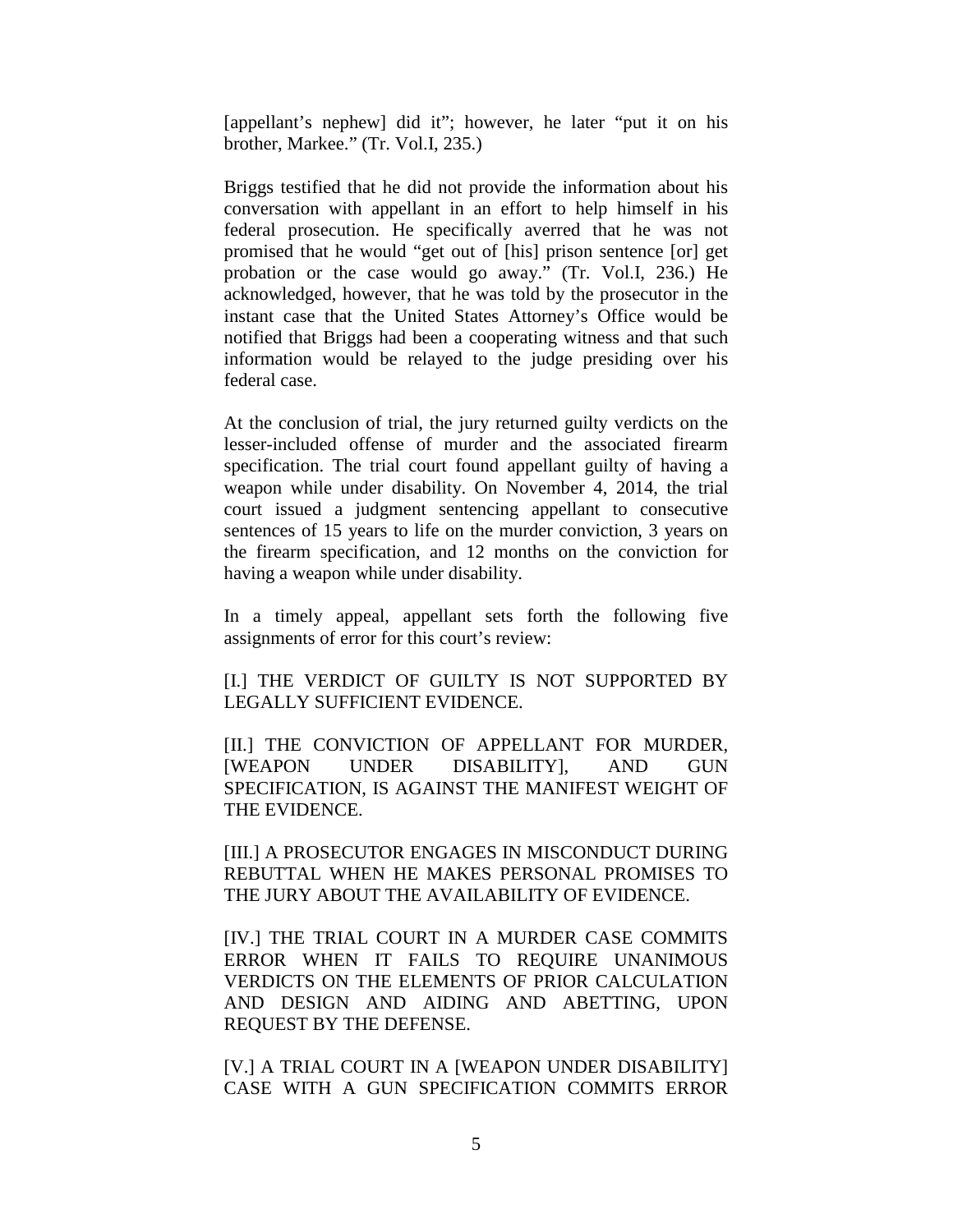# WHEN IT FAILS TO MERGE THE TWO CONVICTIONS WHEN THE UNDERLYING FACTS SUPPORT IT.

*State v. Horton*, No. 14AP-997, 2015 WL 5771839, at \*1–4 (Ohio Ct. App. 2015). On September 30, 2015, the appellate court affirmed. *Id*. Petitioner sought review from the Supreme Court of Ohio, raising one proposition of law:

It is a violation of criminal defendant's Constitutional due process rights not to require unanimous verdicts on whether that defendant was a principal offender or aider and abettor in a case involving co-defendants.

(Doc. 14-1, PageID# 227). The Ohio Supreme Court declined to accept jurisdiction of the appeal. *State v. Horton*, 144 Ohio St.3d 1507 (Ohio 2016).

While his case was pending before the Supreme Court of Ohio, Petitioner moved to reopen his appeal, pursuant to Ohio Appellate Rule 26(B), before the state appellate court. (Doc. 14-1, PageID# 249). Petitioner asserted that his appellate counsel performed in a constitutionally ineffective manner by failing to raise a claim of prosecutorial misconduct for failure to correct allegedly false testimony by a state's witness, and a claim that the trial court committed prejudicial error in refusing to answer a jury question during deliberations. *See* Memorandum Decision (PageID# 290). The appellate court denied the Rule 26(B) application. (*Id.*) Petitioner did not appeal this decision.

On August 6, 2015, Petitioner filed a petition for post-conviction relief in the state court. (PageID# 297). He asserted that his attorney had a conflict of interest and that he was denied the effective assistance of counsel during plea negotiations. On November 21, 2015, the trial court denied the post-conviction petition. (PageID# 326). Petitioner again did not appeal to the Supreme Court of Ohio.

On January 23, 2017, Petitioner filed this case. He asserts that he was denied a fair trial because the trial court refused to admit certain defense exhibits relating to John Briggs (claim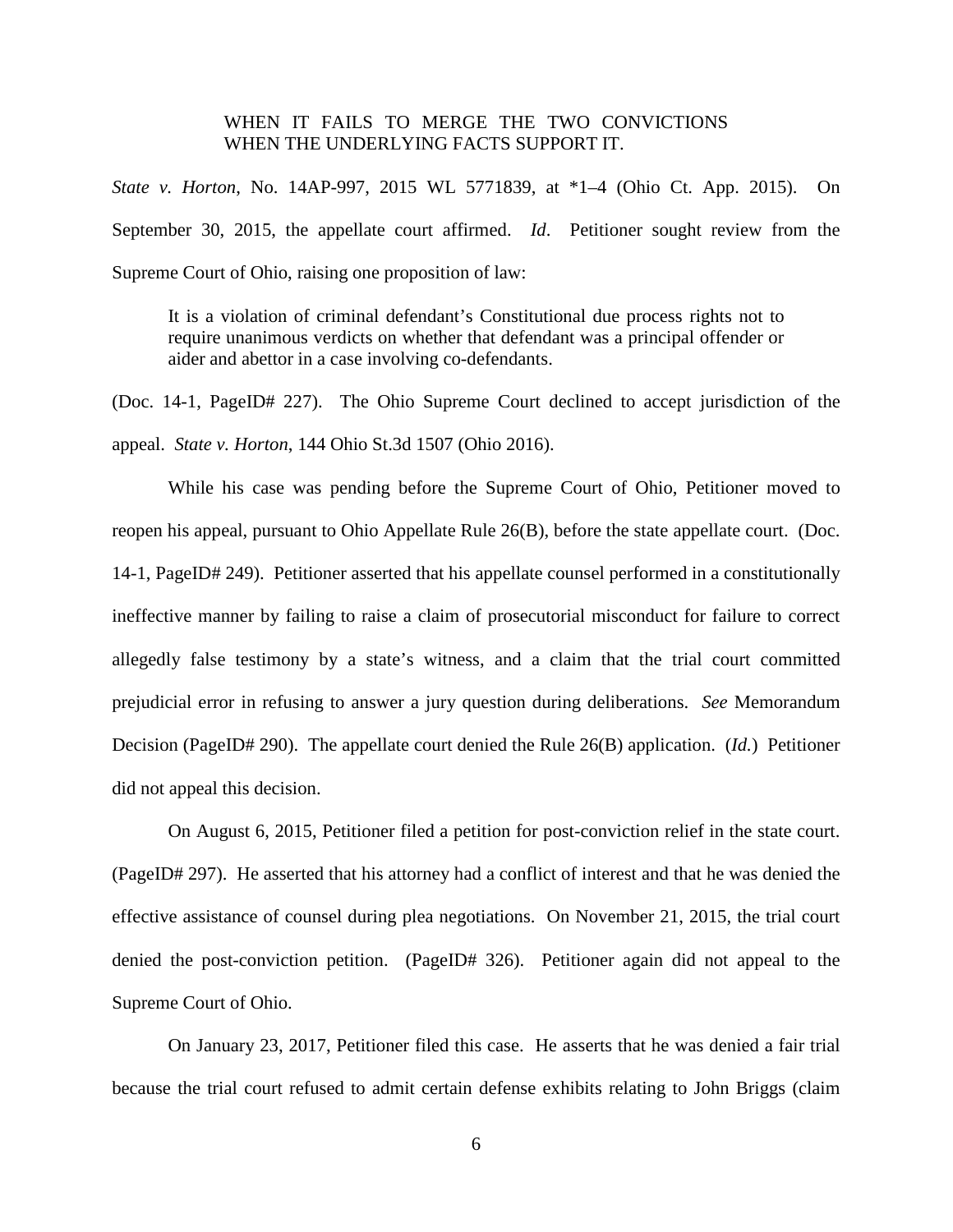one); that the evidence is constitutionally insufficient to sustain his convictions (claim two); and that he was denied a fair trial due to prosecutorial misconduct (claim three).

## **II. DISCUSSION**

Respondent argues that Petitioner's claims are procedurally defaulted and, in the alternative, without merit. (Doc. 14). The undersigned agrees that the claims are procedurally defaulted.

## **A. Procedural Default**

## *1. Standard*

Congress has provided that state prisoners who are in custody in violation of the Constitution or laws or treaties of the United States may apply to the federal courts for a writ of habeas corpus. 28 U.S.C. § 2254(a). In recognition of the equal obligation of the state courts to protect the constitutional rights of criminal defendants, and in order to prevent needless friction between the state and federal courts, a state criminal defendant with federal constitutional claims must first present those claims to the state courts for consideration. 28 U.S.C. § 2254(b), (c). If he fails to do so, but still has an avenue open to him by which he may present his claims, then his petition is subject to dismissal for failure to exhaust state remedies. *Id.*; *Anderson v. Harless*, 459 U.S. 4, 6 (1982) (*per curiam*) (citing *Picard v. Connor*, 404 U.S. 270, 275–78 (1971)). However, where a petitioner has failed to exhaust his claims but would find those claims barred if later presented to the state courts, "there is a procedural default for purposes of federal habeas[.]" *Coleman v. Thompson*, 501 U.S. 722, 735 n.1 (1991), *abrogated on different grounds by Martinez v. Ryan*, 566 U.S. 1 (2012). In other words, "contentions of federal law which were not resolved on the merits in the state proceeding due to respondent's failure to raise them there as required by state procedure" also cannot be resolved on their merits in a federal habeas case. *Wainwright v. Sykes*, 433 U.S. 72, 87 (1977).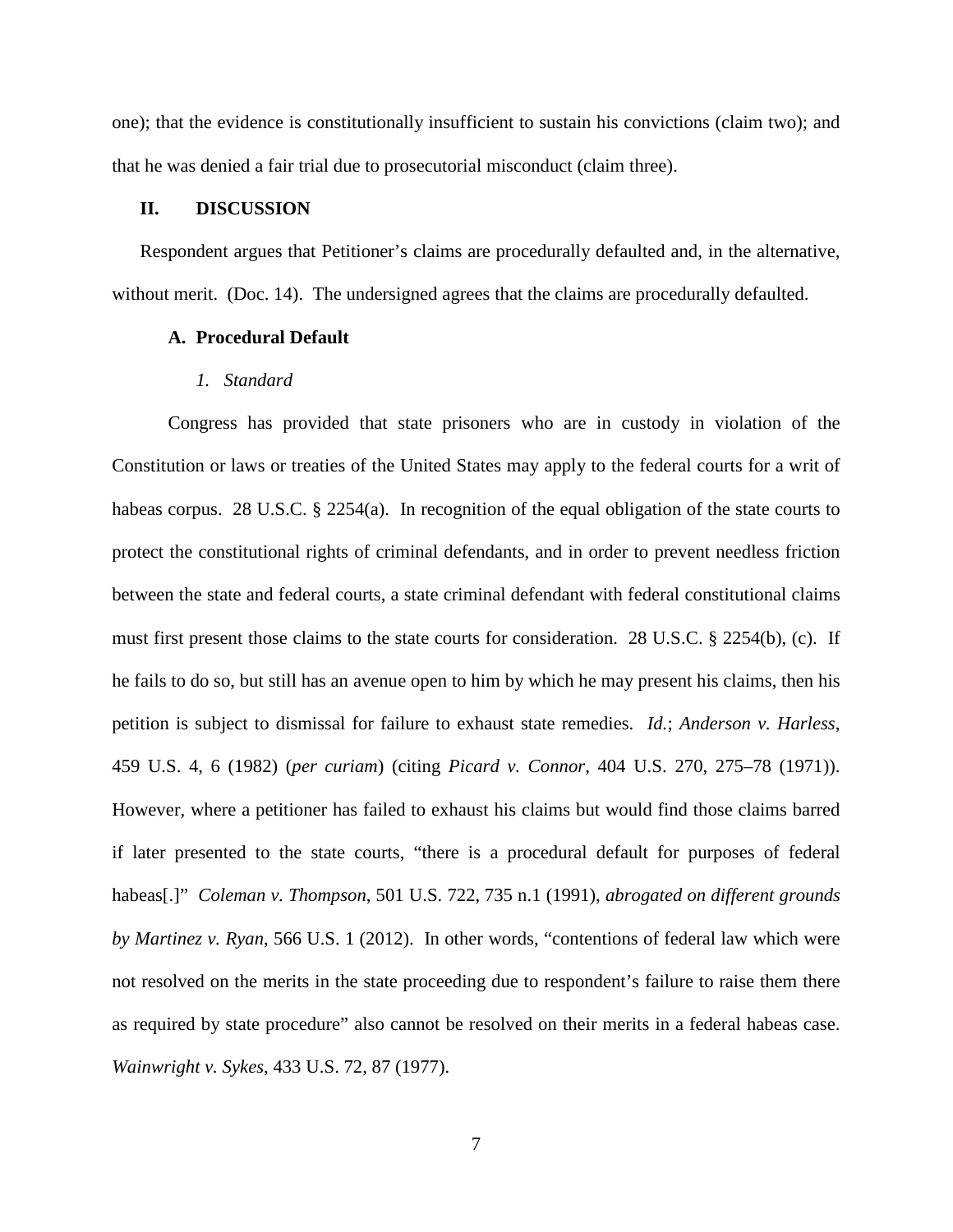To determine whether procedural default bars a habeas petitioner's claim, courts in the Sixth Circuit engage in a four-part test. *See Maupin v. Smith*, 785 F.2d 135, 138 (6th Cir. 1986); *see also Scuba v. Brigano*, 259 F. App'x 713, 718 (6th Cir. 2007) (following the four-part analysis of *Maupin*). First, the court must determine that there is a state procedural rule that is applicable to the petitioner's claim and that the petitioner failed to comply with the rule. Second, the court must determine whether the state courts actually enforced the state procedural sanction. Third, the court must determine whether the forfeiture is an adequate and independent state ground on which the state can rely to foreclose review of a federal constitutional claim. *Maupin*, 785 F.2d at 138. Finally, if "the court determines that a state procedural rule was not complied with and that the rule [has] an adequate and independent state ground, then the petitioner" may still obtain review of his or her claims on the merits if the petitioner establishes: (1) cause sufficient to excuse the default and (2) that he was actually prejudiced by the alleged constitutional error. *Id*.

If, after considering all four factors of the *Maupin* test, a court concludes that a procedural default occurred, it must not consider the procedurally defaulted claim on the merits unless "review is needed to prevent a fundamental miscarriage of justice, such as when the petitioner submits new evidence showing that a constitutional violation has probably resulted in a conviction of one who is actually innocent." *Hodges v. Colson*, 727 F.3d 517, 530 (6th Cir. 2013) (citing *Murray v. Carrier*, 477 U.S. 478, 495–96 (1986)).

### *2. Application*

Here, Petitioner arguably raised all of his claims on direct appeal before the state appellate court; however, he failed to raise any of these claims in his appeal to the Supreme Court of Ohio. There, he asserted only that it was a violation of a criminal defendant's right to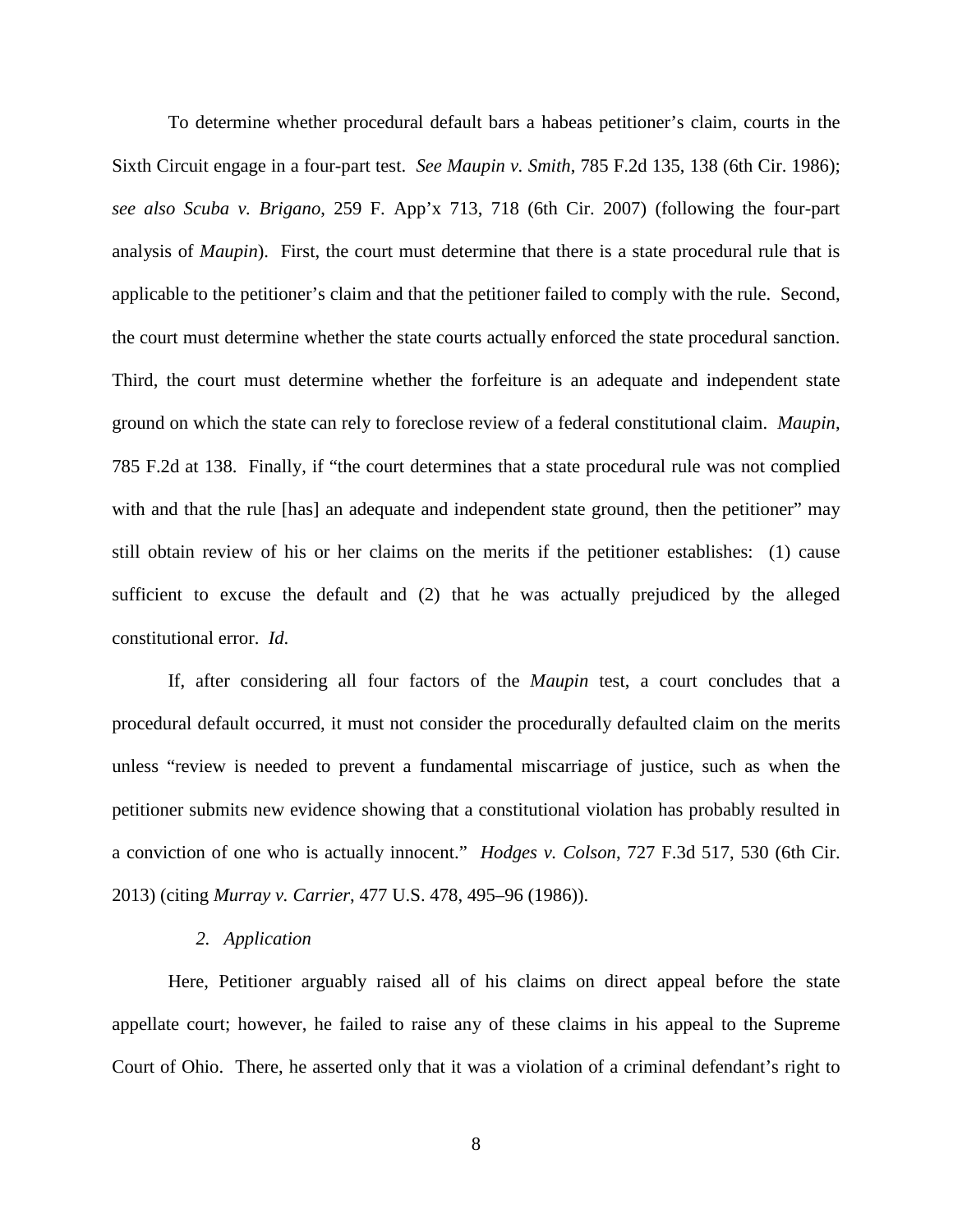due process not to require unanimous verdicts on whether he was the principal offender or an aider and abettor in a case involving co-defendants. Memorandum in Support of Jurisdiction (Doc. 14-1, PageID# 227). In Ohio, "one complete round" of the State's established appellate review process means a defendant must timely and fairly present his claim to the trial court, court of appeals, and the Supreme Court of Ohio in direct review. *Caver v. Straub*, 349 F.3d 340, 346 (6th Cir. 2003) (quoting *O'Sullivan v. Boerckel*, 526 U.S. 838, 845 (1999)). Thus, by failing to ask the Supreme Court of Ohio to review his claims, Petitioner failed to exhaust the claims he now brings in this federal habeas action. Moreover, because Petitioner did not raise his claims on direct appeal, Ohio's doctrine of *res judicata* now bars his ability to raise such claims in the state courts. *See State v. Perry*, 226 N.E.2d 104, 108 (Ohio 1967) (holding that claims must be raised on direct appeal, if possible, or they will be barred by the doctrine of *res judicata*); *see also State v. Cole*, 443 N.E.2d 169, 171 (Ohio 1982); *State v. Ishmail*, 423 N.E.2d 1068, 1070 (Ohio 1981).

Ohio courts have consistently refused, in reliance on the doctrine of *res judicata*, to review the merits of procedurally barred claims. *See Cole*, 443 N.E.2d at 170–71; *Ishmail*, 423 N.E.2d at 1070. Further, the Sixth Circuit has held that Ohio's doctrine of *res judicata* is an independent and adequate ground for denying federal habeas relief. *Lundgren v. Mitchell*, 440 F.3d 754, 765 (6th Cir. 2006); *Coleman v. Mitchell*, 268 F.3d 417, 427–29 (6th Cir. 2001); *Seymour v. Walker*, 224 F.3d 542, 555 (6th Cir. 2000); *Byrd v. Collins*, 209 F.3d 486, 521–22 (6th Cir. 2000); *Norris v. Schotten*, 146 F.3d 314, 332 (6th Cir. 1998). Finally, with respect to the last *Maupin* factor, the independence prong, the Court concludes that Ohio's doctrine of *res judicata* in this context does not rely on or otherwise implicate federal law. Accordingly, the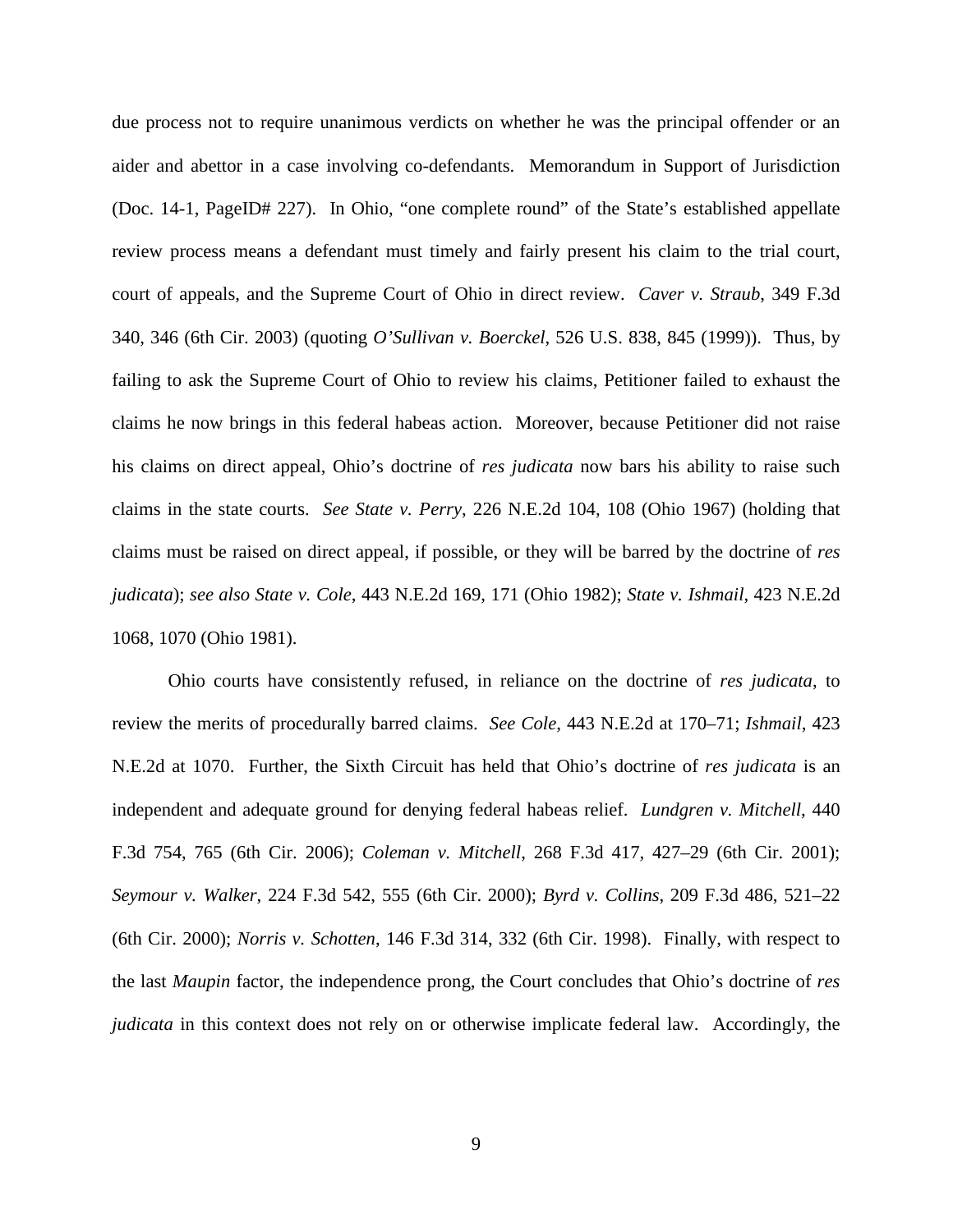Court is satisfied from its own review of relevant case law that *res judicata* rule articulated in *Perry* is an adequate and independent ground for denying relief here.

As explained, however, Petitioner may still secure review of these claims on the merits if he demonstrates cause for his failure to follow the state procedural rules, as well as actual prejudice from the constitutional violations that he alleges. "'[C]ause' under the cause and prejudice test must be something external to the petitioner, something that cannot fairly be attributed to him[,] ' . . . some objective factor external to the defense [that] impeded . . . efforts to comply with the State's procedural rule.'" *Coleman v. Thompson*, 501 U.S. 722, 753 (1991) (quoting *Murray v. Carrier*, 477 U.S. 478, 488 (1986)). But Petitioner has not argued, nor does the record reflect, that his procedural default can be excused by any explanation that would be sufficient under *Murray v. Carrier*. Moreover, Petitioner has not alleged that a manifest injustice led to his conviction. *Schlup v. Delo*, 513 U.S. 298, 326–32 (1995). Accordingly, Petitioner's claims are procedurally defaulted.

#### **III. CONCLUSION**

For the foregoing reasons, the Magistrate Judge **RECOMMENDS** that the Petition be **DENIED** and that this action be **DISMISSED**.

#### **Procedure on Objections**

If any party seeks review by the District Judge of this Report and Recommendation, that party may, within fourteen days, file and serve on all parties objections to the Report and Recommendation, specifically designating this Report and Recommendation, and the part thereof in question, as well as the basis for objection thereto. 28 U.S.C.  $\S$  636(b)(1); Fed. R. Civ. P. 72(b). Response to objections must be filed within fourteen days after being served with a copy thereof. Fed. R. Civ. P. 72(b).